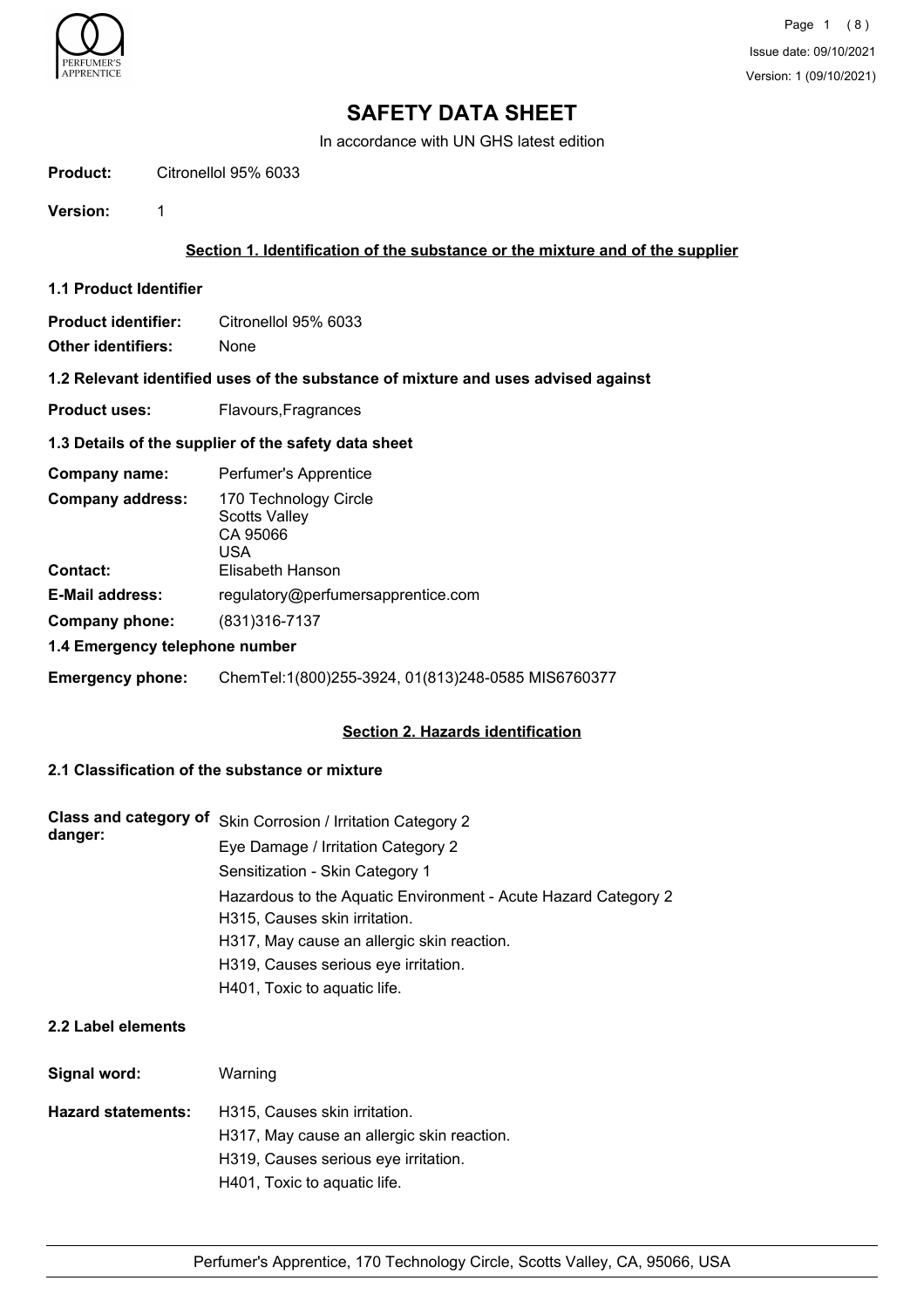

In accordance with UN GHS latest edition

| <b>Product:</b> | Citronellol 95% 6033 |  |
|-----------------|----------------------|--|
|                 |                      |  |

**Version:** 1

**Precautionary statements:**

P261, Avoid breathing vapour or dust. P264, Wash hands and other contacted skin thoroughly after handling.

P272, Contaminated work clothing should not be allowed out of the workplace.

P273, Avoid release to the environment.

P280, Wear protective gloves/eye protection/face protection.

P302/352, IF ON SKIN: Wash with plenty of soap and water.

P305/351/338, IF IN EYES: Rinse cautiously with water for several minutes. Remove contact lenses, if present and easy to do. Continue rinsing.

P333/313, If skin irritation or rash occurs: Get medical advice/attention.

P337/313, If eye irritation persists: Get medical advice/attention.

P362, Take off contaminated clothing and wash before reuse.

P501, Dispose of contents/container to approved disposal site, in accordance with local regulations.



**Pictograms:**

**Other hazards:** None

# **Section 3. Composition / information on ingredients**

### **3.2 Mixtures**

#### **Contains:**

| <b>Name</b>            | <b>CAS</b> | EC.       | %         | <b>GHS Classification</b>                                                                                                                  |
|------------------------|------------|-----------|-----------|--------------------------------------------------------------------------------------------------------------------------------------------|
| Idl-Citronellol        | 106-22-9   | 203-375-0 | 95.00%    | Acute Tox. 5-Acute Tox. 5-Skin Irrit. 2-<br>Eye Irrit. 2A-Skin Sens. 1B-Aquatic Acute<br>2:H303-H313-H315-H317-H319-H401                   |
| 3.7-Dimethyl-1-octanol | 106-21-8   | 203-374-5 | $12.00\%$ | Acute Tox. 5-Skin Irrit. 2-Eye Irrit. 2A-<br>Aquatic Acute 2-Aquatic Chronic 2;H313-<br>H315-H319-H411                                     |
| <b>Nerol</b>           | 106-25-2   | 203-378-7 | 2.00%     | Acute Tox. 5-Skin Irrit. 2-Eye Irrit. 2A-<br>Skin Sens. 1B-Aquatic Acute 3;H303-<br>H315-H317-H319-H402                                    |
| <b>I</b> Geraniol      | 106-24-1   | 203-377-1 | 1.00%     | Flam. Liq. 4-Acute Tox. 5-Skin Irrit. 2-Eye<br>Dam. 1-Eye Irrit. 2A-Skin Sens. 1-Aquatic<br>Acute 3:H227-H303-H315-H317-H318-<br>H319-H402 |

### **Substances with Community workplace exposure limits, not listed above:**

Not Applicable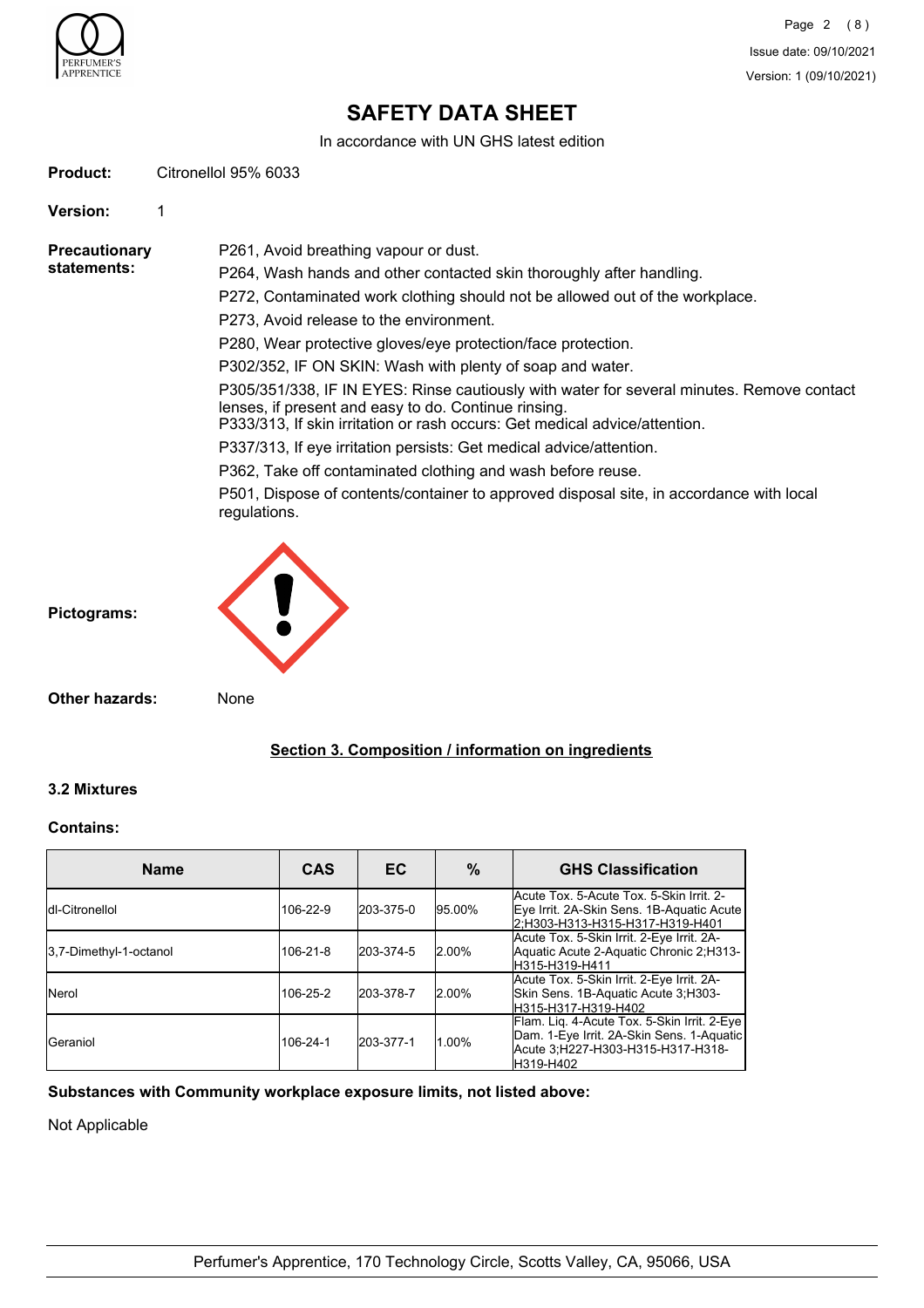

In accordance with UN GHS latest edition

| <b>Product:</b> | Citronellol 95% 6033 |  |
|-----------------|----------------------|--|
|                 |                      |  |

**Version:** 1

## **Section 4. First-aid measures**

#### **4.1 Description of first aid measures**

IF ON SKIN: Wash with plenty of soap and water.

IF IN EYES: Rinse cautiously with water for several minutes. Remove contact lenses, if present and easy to do. Continue rinsing.

# **4.2 Most important symptoms and effects, both acute and delayed**

Causes skin irritation. May cause an allergic skin reaction.

Causes serious eye irritation.

### **4.3 Indication of any immediate medical attention and special treatment needed**

None expected, see Section 4.1 for further information.

# **SECTION 5: Firefighting measures**

#### **5.1 Extinguishing media**

Suitable media: Carbon dioxide, Dry chemical, Foam.

### **5.2 Special hazards arising from the substance or mixture**

In case of fire, may be liberated: Carbon monoxide, Unidentified organic compounds.

### **5.3 Advice for fire fighters:**

In case of insufficient ventilation, wear suitable respiratory equipment.

#### **Section 6. Accidental release measures**

### **6.1 Personal precautions, protective equipment and emergency procedures:**

Avoid inhalation. Avoid contact with skin and eyes. See protective measures under Section 7 and 8.

#### **6.2 Environmental precautions:**

Keep away from drains, surface and ground water, and soil.

### **6.3 Methods and material for containment and cleaning up:**

Remove ignition sources. Provide adequate ventilation. Avoid excessive inhalation of vapours. Contain spillage immediately by use of sand or inert powder. Dispose of according to local regulations.

### **6.4 Reference to other sections:**

Also refer to sections 8 and 13.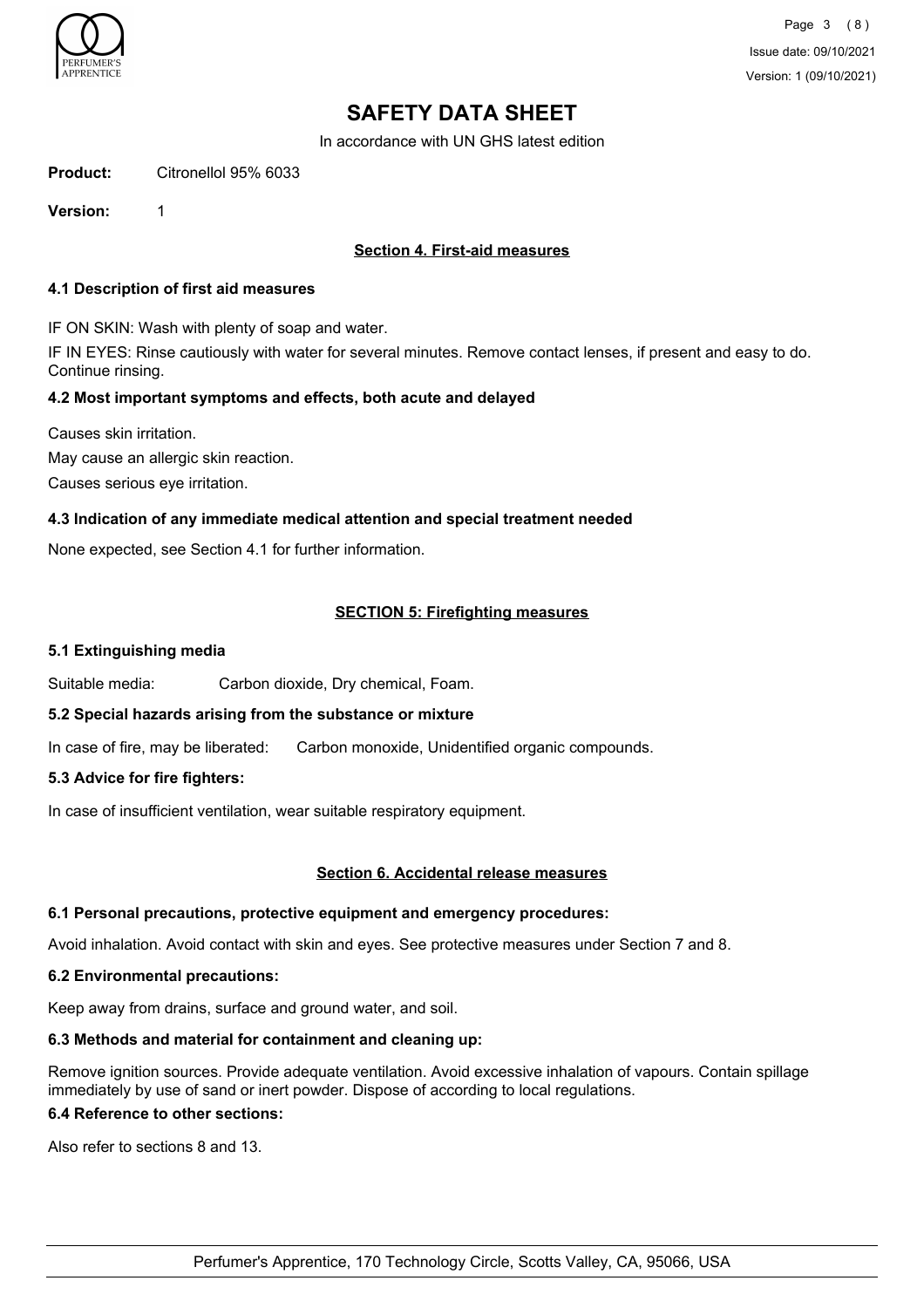

In accordance with UN GHS latest edition

**Product:** Citronellol 95% 6033

**Version:** 1

# **Section 7. Handling and storage**

#### **7.1 Precautions for safe handling:**

Keep away from heat, sparks, open flames and hot surfaces. - No smoking. Use personal protective equipment as required. Use in accordance with good manufacturing and industrial hygiene practices. Use in areas with adequate ventilation Do not eat, drink or smoke when using this product.

#### **7.2 Conditions for safe storage, including any incompatibilities:**

Store in a well-ventilated place. Keep container tightly closed. Keep cool. Ground/bond container and receiving equipment. Use explosion-proof electrical, ventilating and lighting equipment. Use only non-sparking tools. Take precautionary measures against static discharge.

#### **7.3 Specific end use(s):**

Flavours,Fragrances: Use in accordance with good manufacturing and industrial hygiene practices.

### **Section 8. Exposure controls/personal protection**

#### **8.1 Control parameters**

Workplace exposure limits: Not Applicable

### **8.2 Exposure Controls**

#### **Eye / Skin Protection**

Wear protective gloves/eye protection/face protection

#### **Respiratory Protection**

Under normal conditions of use and where adequate ventilation is available to prevent build up of excessive vapour, this material should not require special engineering controls. However, in conditions of high or prolonged use, or high temperature or other conditions which increase exposure, the following engineering controls can be used to minimise exposure to personnel: a) Increase ventilation of the area with local exhaust ventilation. b) Personnel can use an approved, appropriately fitted respirator with organic vapour cartridge or canisters and particulate filters. c) Use closed systems for transferring and processing this material.

Also refer to Sections 2 and 7.

### **Section 9. Physical and chemical properties**

#### **9.1 Information on basic physical and chemical properties**

| Appearance:                    | Not determined |
|--------------------------------|----------------|
| Odour:                         | Not determined |
| pH:                            | Not determined |
| Initial boiling point / range: | Not determined |
| <b>Flash point:</b>            | 100 °C         |
| Vapour pressure:               | Not determined |
| <b>Relative density:</b>       | Not determined |
| Solubility(ies):               | Not determined |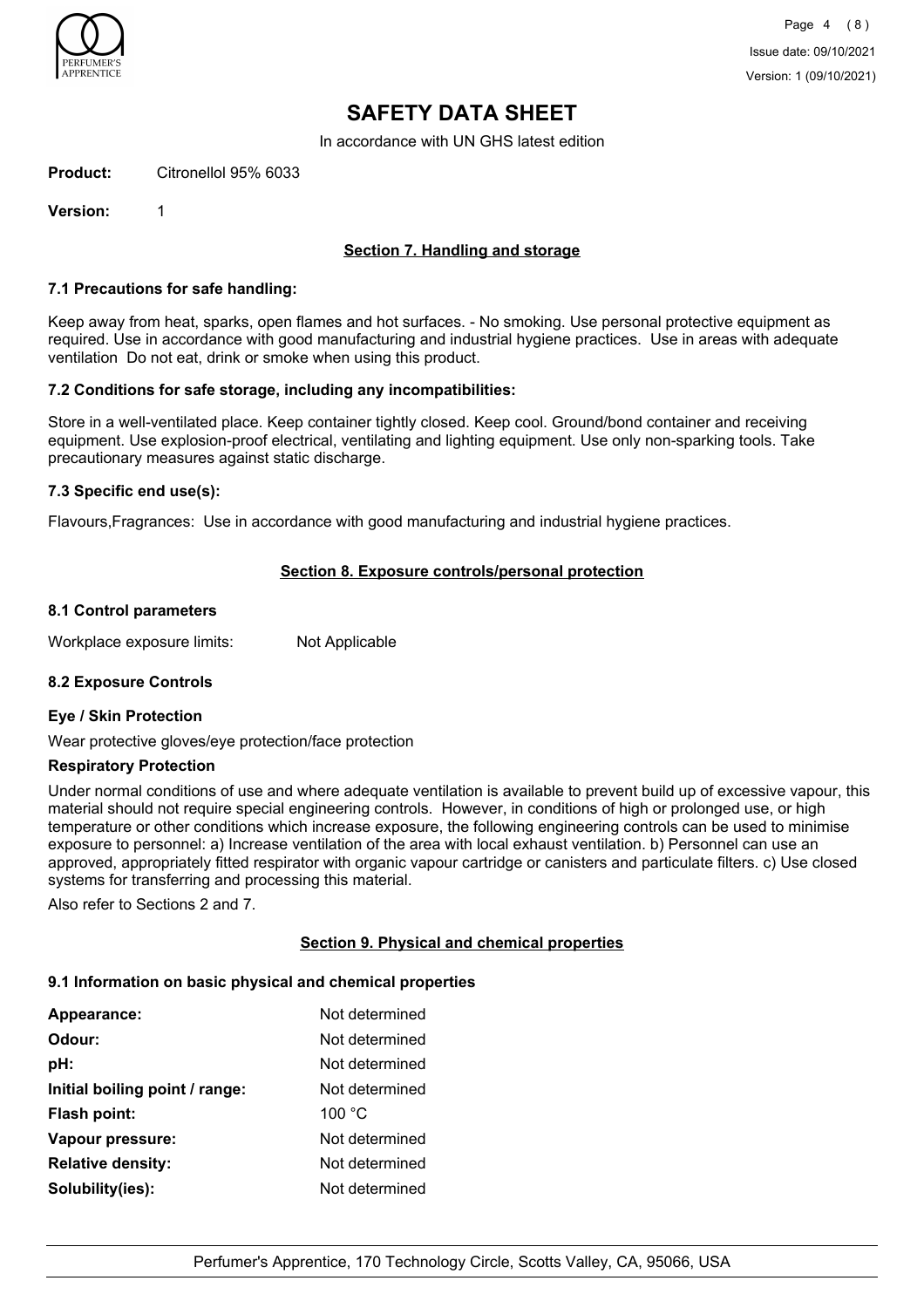

Page 5 (8) Issue date: 09/10/2021 Version: 1 (09/10/2021)

# **SAFETY DATA SHEET**

In accordance with UN GHS latest edition

**Product:** Citronellol 95% 6033

**Version:** 1

**9.2 Other information:** None available

# **Section 10. Stability and reactivity**

### **10.1 Reactivity:**

Presents no significant reactivity hazard, by itself or in contact with water.

#### **10.2 Chemical stability:**

Good stability under normal storage conditions.

### **10.3 Possibility of hazardous reactions:**

Not expected under normal conditions of use.

#### **10.4 Conditions to avoid:**

Avoid extreme heat.

#### **10.5 Incompatible materials:**

Avoid contact with strong acids, alkalis or oxidising agents.

#### **10.6 Hazardous decomposition products:**

Not expected.

# **Section 11. Toxicological information**

### **11.1 Information on toxicological effects**

This mixture has not been tested as a whole for health effects. The health effects have been calculated using the methods outlined in UN GHS.

Causes skin irritation.

May cause an allergic skin reaction.

Causes serious eye irritation.

| <b>Assumed Toxicity Value (LD50 or ATE) for Acute Oral Toxicity:</b>       | 3539          |
|----------------------------------------------------------------------------|---------------|
| <b>Assumed Toxicity Value (LD50 or ATE) for Acute Dermal Toxicity:</b>     | 2726          |
| <b>Assumed Toxicity Value (LC50 or ATE) for Acute Inhalation Toxicity:</b> | Not Available |
| <b>Inhalation Route:</b>                                                   | Not Available |

# **Information about hazardous ingredients in the mixture**

Not Applicable

Refer to Sections 2 and 3 for additional information.

### **Section 12. Ecological information**

**12.1 Toxicity:** Not available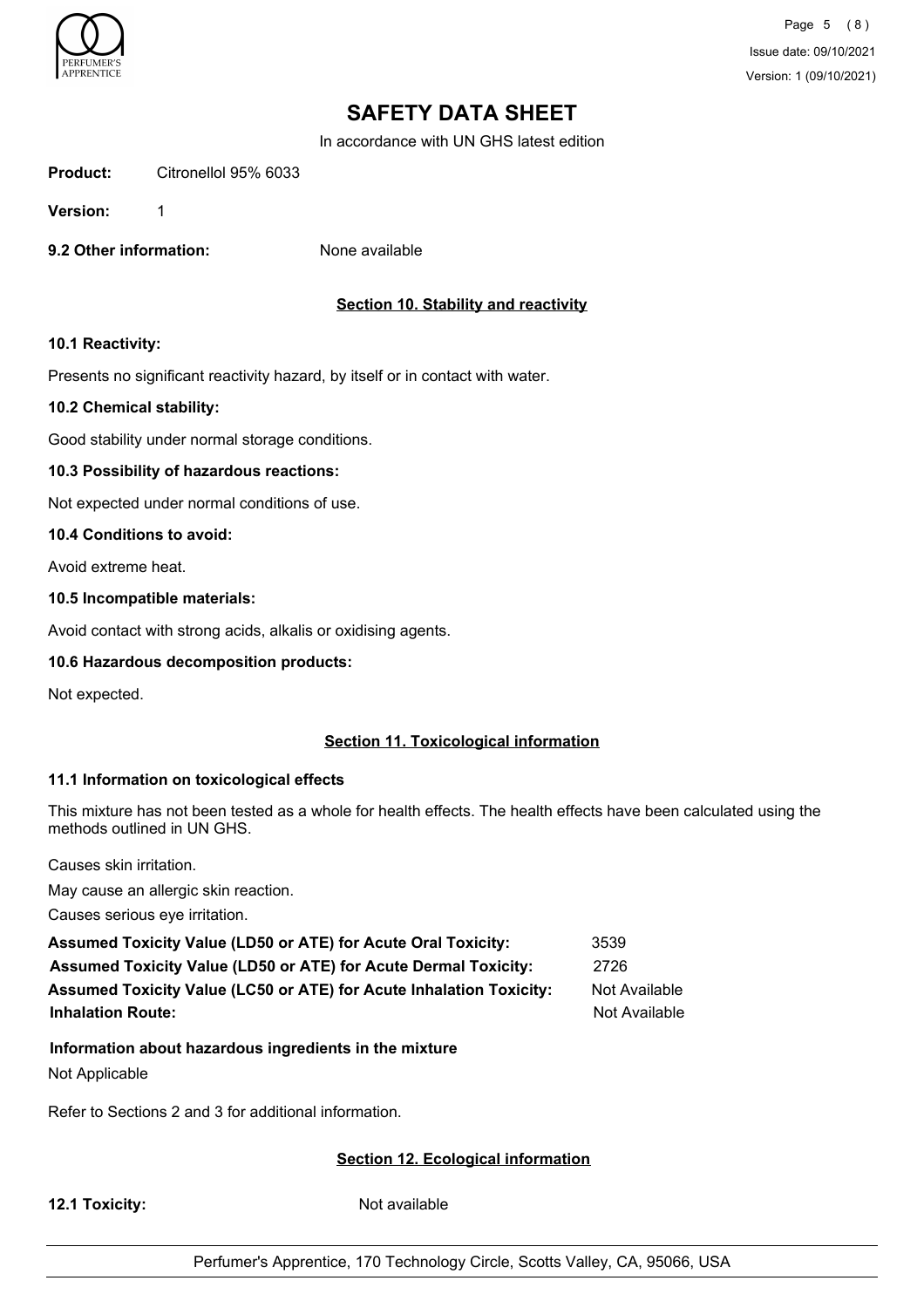

Page 6 (8) Issue date: 09/10/2021 Version: 1 (09/10/2021)

# **SAFETY DATA SHEET**

In accordance with UN GHS latest edition

| <b>Product:</b>                                                          | Citronellol 95% 6033                |               |
|--------------------------------------------------------------------------|-------------------------------------|---------------|
| <b>Version:</b>                                                          | 1                                   |               |
|                                                                          | 12.2 Persistence and degradability: | Not available |
| 12.3 Bioaccumulative potential:                                          |                                     | Not available |
| 12.4 Mobility in soil:                                                   |                                     | Not available |
| 12.5 Results of PBT and vPvB assessment:                                 |                                     |               |
| This substance does not meet the PBT/vPvB criteria of REACH, annex XIII. |                                     |               |
| 12.6 Other adverse effects:<br>Not available                             |                                     |               |

# **Section 13. Disposal considerations**

#### **13.1 Waste treatment methods:**

Dispose of in accordance with local regulations. Avoid disposing into drainage systems and into the environment. Empty containers should be taken to an approved waste handling site for recycling or disposal.

### **Section 14. Transport information**

| 14.1 UN number:                    | Not classified                                                                 |
|------------------------------------|--------------------------------------------------------------------------------|
| 14.2 UN Proper Shipping Name:      | Not classified                                                                 |
| 14.3 Transport hazard class(es):   | Not classified                                                                 |
| <b>Sub Risk:</b>                   | Not classified                                                                 |
| 14.4. Packing Group:               | Not classified                                                                 |
| <b>14.5 Environmental hazards:</b> | Not environmentally hazardous for transport                                    |
| 14.6 Special precautions for user: | None additional                                                                |
|                                    | 117 Transport in bully according to Anney II of MADDOI 72/70 and the IDC Cader |

**14.7 Transport in bulk according to Annex II of MARPOL73/78 and the IBC Code:**

Not classified

### **Section 15. Regulatory information**

### **15.1 Safety, health and environmental regulations/legislation specific for the substance or mixture**

None additional

### **15.2 Chemical Safety Assessment**

A Chemical Safety Assessment has not been carried out for this product.

### **Section 16. Other information**

| <b>Concentration % Limits:</b>  | EH A2=25.77% EH A3=2.57% SCI 2=10.00% SCI 3=1.00000000% EDI<br>$2A=9.17\%$ SS 1=1.05% |
|---------------------------------|---------------------------------------------------------------------------------------|
| <b>Total Fractional Values:</b> | EH A2=3.88 EH A3=38.92 SCI 2=10.00 SCI 3=100.00 EDI 2A=10.90 SS<br>1=95.00.           |
|                                 |                                                                                       |

#### **Key to revisions:**

Not applicable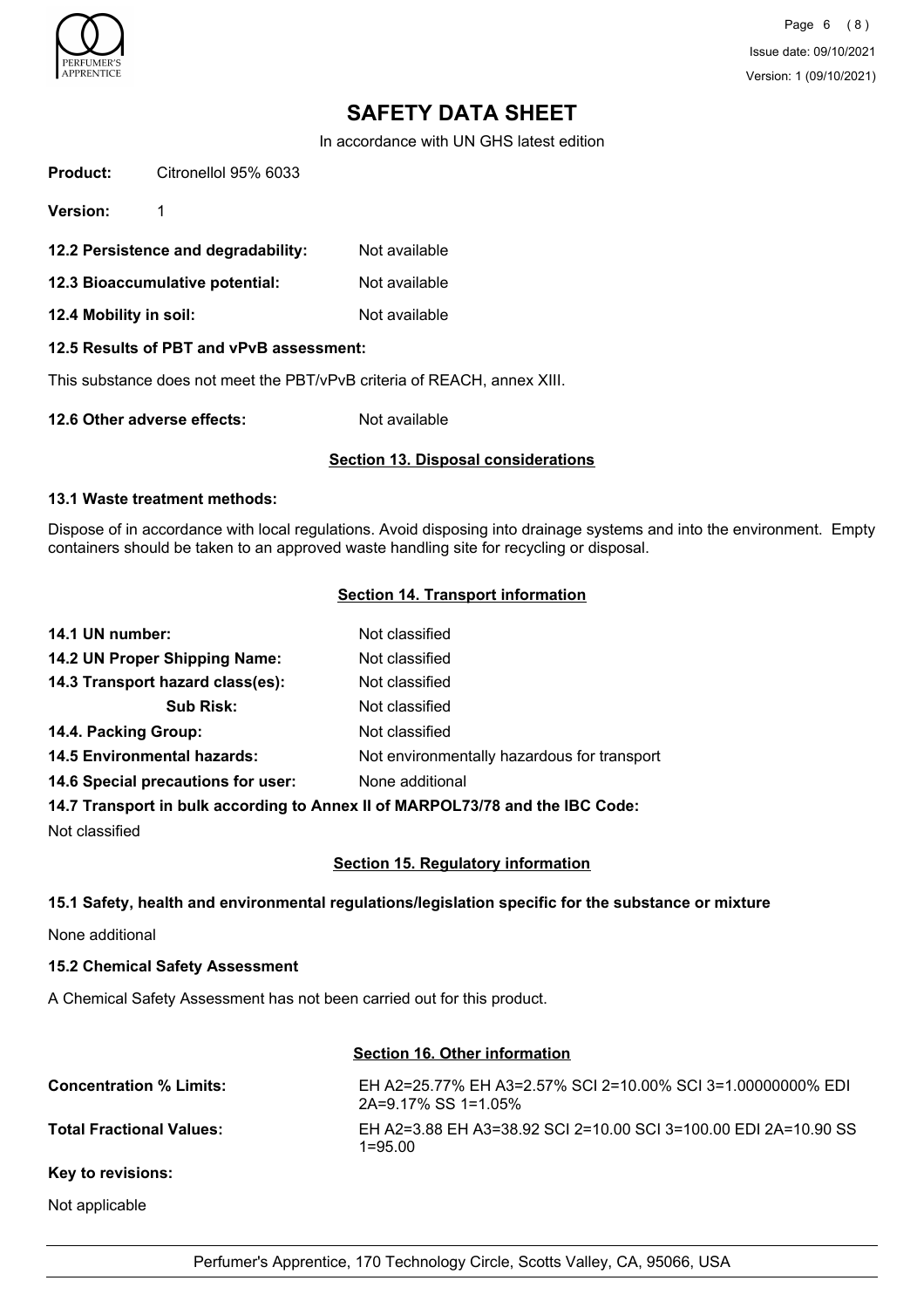

Page 7 (8) Issue date: 09/10/2021 Version: 1 (09/10/2021)

# **SAFETY DATA SHEET**

In accordance with UN GHS latest edition

**Product:** Citronellol 95% 6033

#### **Version:** 1

**Key to abbreviations:**

| Abbreviation      | <b>Meaning</b>                                                                                                                     |
|-------------------|------------------------------------------------------------------------------------------------------------------------------------|
| Acute Tox. 5      | Acute Toxicity - Oral Category 5                                                                                                   |
| Acute Tox. 5      | Acute Toxicity - Dermal Category 5                                                                                                 |
| Aquatic Acute 2   | Hazardous to the Aquatic Environment - Acute Hazard Category 2                                                                     |
| Aquatic Acute 3   | Hazardous to the Aquatic Environment - Acute Hazard Category 3                                                                     |
| Aquatic Chronic 2 | Hazardous to the Aquatic Environment - Long-term Hazard Category 2                                                                 |
| Eye Dam. 1        | Eye Damage / Irritation Category 1                                                                                                 |
| Eye Irrit. 2A     | Eye Damage / Irritation Category 2A                                                                                                |
| Flam. Liq. 4      | Flammable Liquid, Hazard Category 4                                                                                                |
| H <sub>227</sub>  | Combustible liquid.                                                                                                                |
| H303              | May be harmful if swallowed.                                                                                                       |
| H313              | May be harmful in contact with skin.                                                                                               |
| H315              | Causes skin irritation.                                                                                                            |
| H317              | May cause an allergic skin reaction.                                                                                               |
| H318              | Causes serious eye damage.                                                                                                         |
| H319              | Causes serious eye irritation.                                                                                                     |
| H401              | Toxic to aquatic life.                                                                                                             |
| H402              | Harmful to aquatic life.                                                                                                           |
| H411              | Toxic to aquatic life with long lasting effects.                                                                                   |
| P210              | Keep away from heat, sparks, open flames and hot surfaces. - No smoking.                                                           |
| P261              | Avoid breathing vapour or dust.                                                                                                    |
| P <sub>264</sub>  | Wash hands and other contacted skin thoroughly after handling.                                                                     |
| P272              | Contaminated work clothing should not be allowed out of the workplace.                                                             |
| P273              | Avoid release to the environment.                                                                                                  |
| P <sub>280</sub>  | Wear protective gloves/eye protection/face protection.                                                                             |
| P302/352          | IF ON SKIN: Wash with plenty of soap and water.                                                                                    |
| P305/351/338      | IF IN EYES: Rinse cautiously with water for several minutes. Remove contact lenses, if present and easy to<br>do. Continue rinsing |
| P310              | Immediately call a POISON CENTER or doctor/physician.                                                                              |
| P312              | Call a POISON CENTRE or doctor/physician if you feel unwell.                                                                       |
| P332/313          | If skin irritation occurs: Get medical advice/attention.                                                                           |
| P333/313          | If skin irritation or rash occurs: Get medical advice/attention.                                                                   |
| P337/313          | If eye irritation persists: Get medical advice/attention.                                                                          |
| P362              | Take off contaminated clothing and wash before reuse.                                                                              |
| P370/378          | In case of fire: Use carbon dioxide, dry chemical, foam for extinction.                                                            |
| P391              | Collect spillage.                                                                                                                  |
| P403/235          | Store in a well-ventilated place. Keep cool.                                                                                       |
| P501              | Dispose of contents/container to approved disposal site, in accordance with local regulations.                                     |
| Skin Irrit. 2     | Skin Corrosion / Irritation Category 2                                                                                             |
| Skin Sens. 1      | Sensitization - Skin Category 1                                                                                                    |
| Skin Sens. 1B     | Sensitization - Skin Category 1B                                                                                                   |